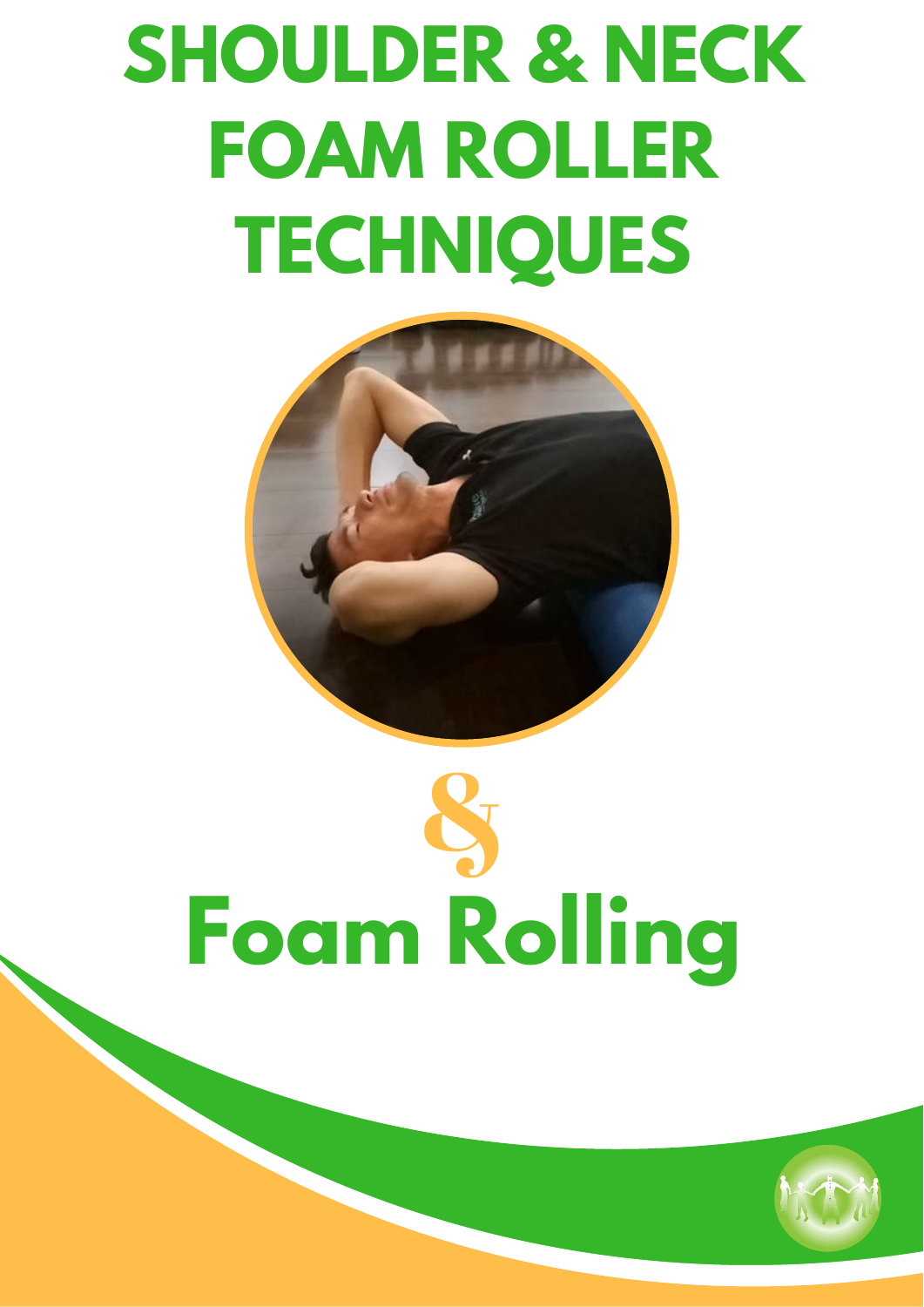### **Shoulder & Neck Foam Roller Techniques & Foam Rolling**

Today we are going to use the foam roller. If rolling is giving you relief, you can make this a part of your healthcare routine.

If you are having to roll constantly to relieve pain. I would suggest going to see a specialist so you can find out the root cause of your issue because you shouldn't have to always roll constantly for relief.

If you find that you can't lift your shoulder above your head, you may find the core issue is not coming from your shoulder but instead from your ribs and spine.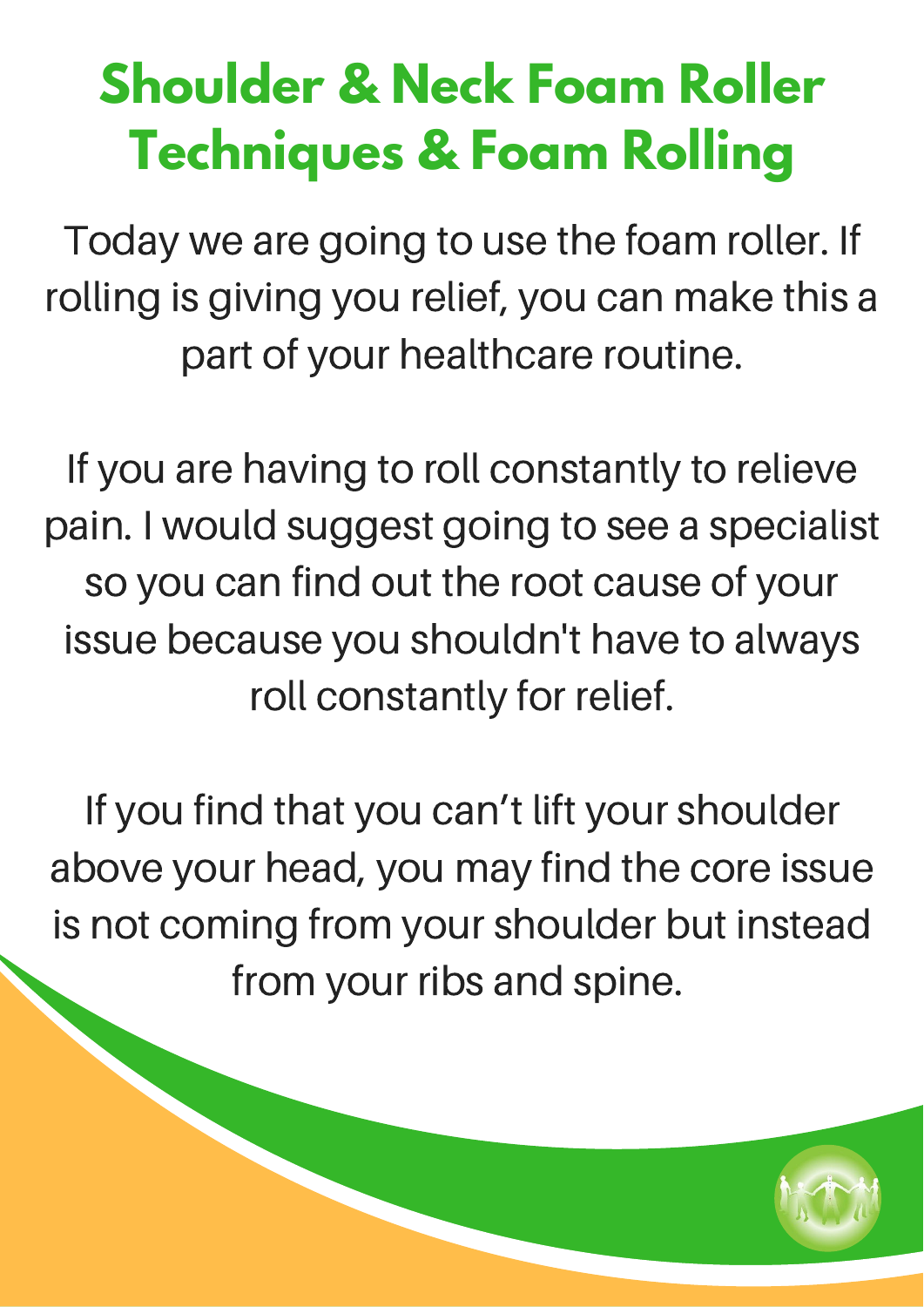Rolling this area may help to bring you more mobility.

#### Rolling The Spine

#### Get your foam roller and place it horizontally on the floor.

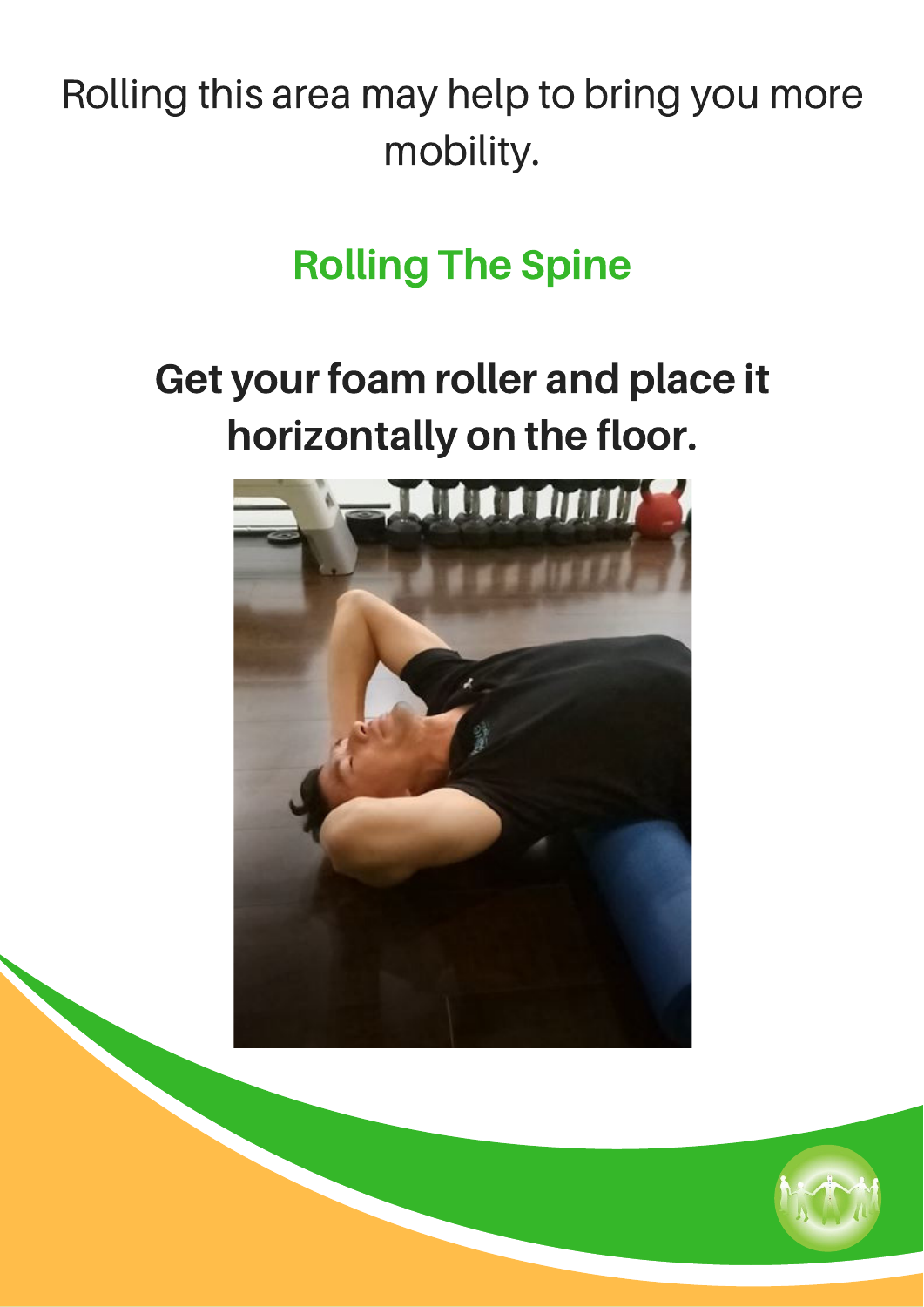Lay down on your back with the roam roller across your back (in the solar plexus region).

Take a deep breath in AND EXHALE.

Keep your buttocks on the floor.

Touch the back of your head to the floor.

Open up through your chest and breathe deeply.

This is the first area that we roll.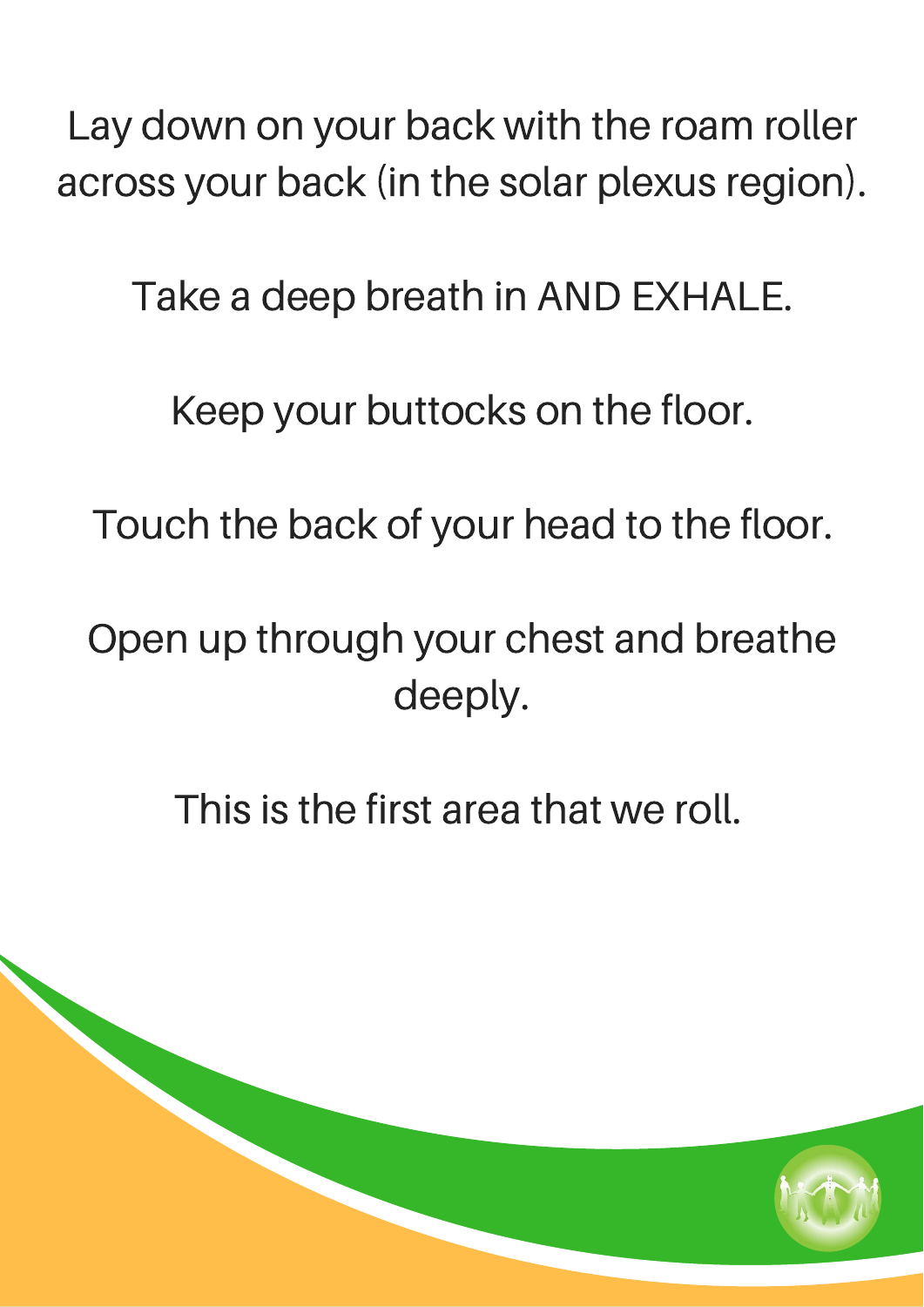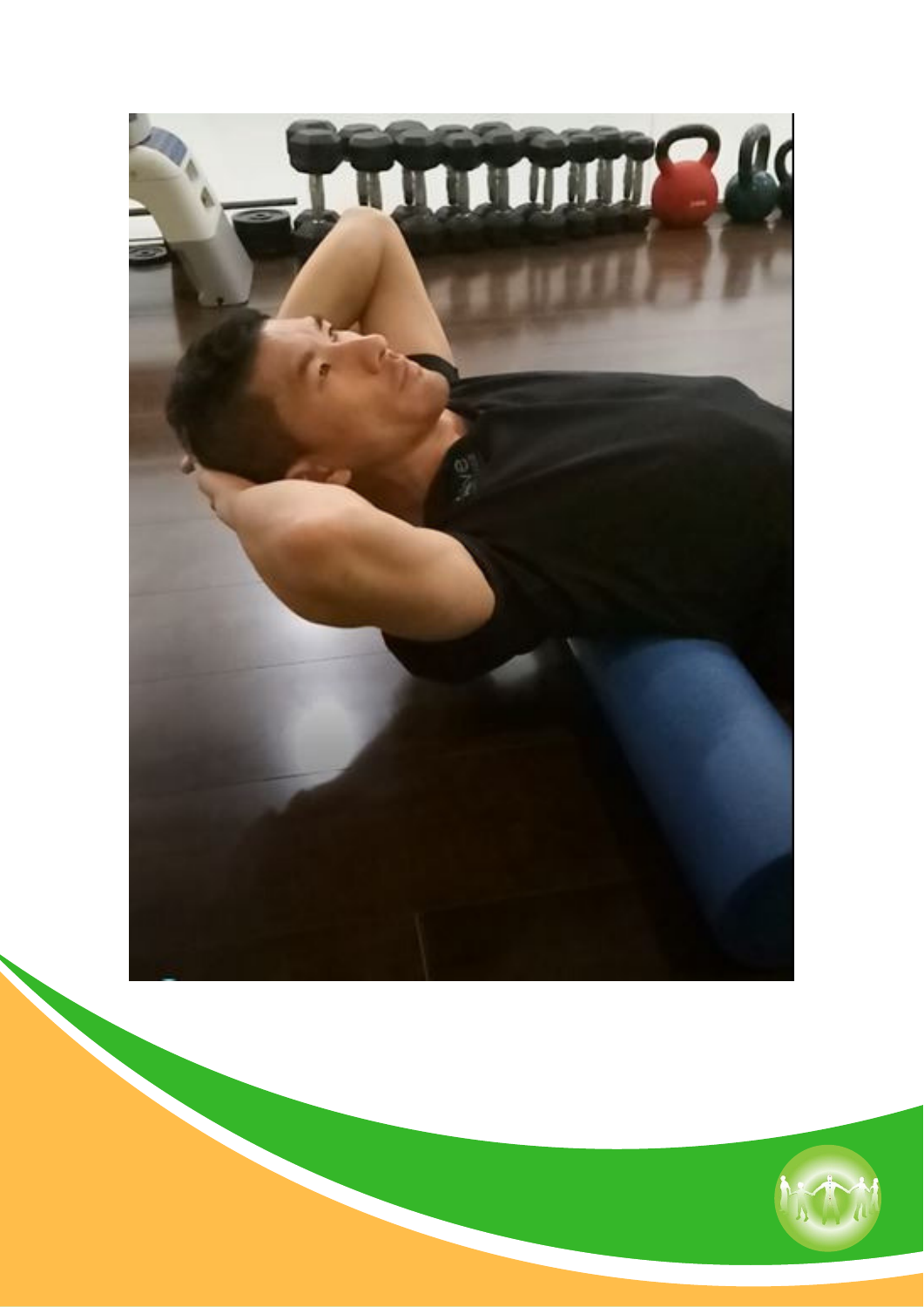The second area to roll is nipple height.

This is an important area to roll as it helps to open up the scapula (shoulder blades). It helps it to open and close, so you don't have your shoulders 'catching'.

From there inhale and exhale.

Stretching the intercostal muscles. (The muscles in between your ribcage).

Make sure you always support your head instead of hyperextending your neck.

Place the back of your head on the floor.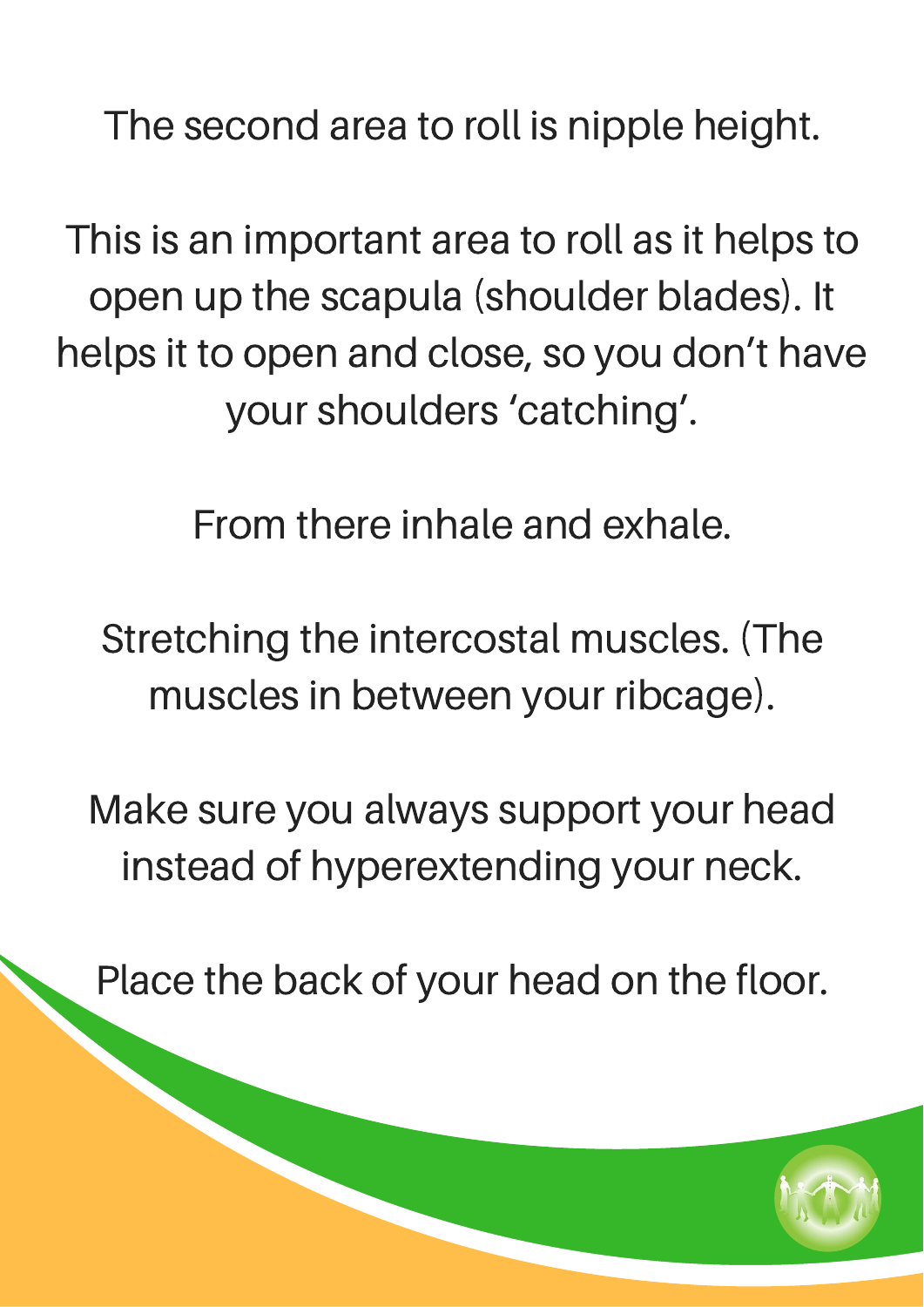

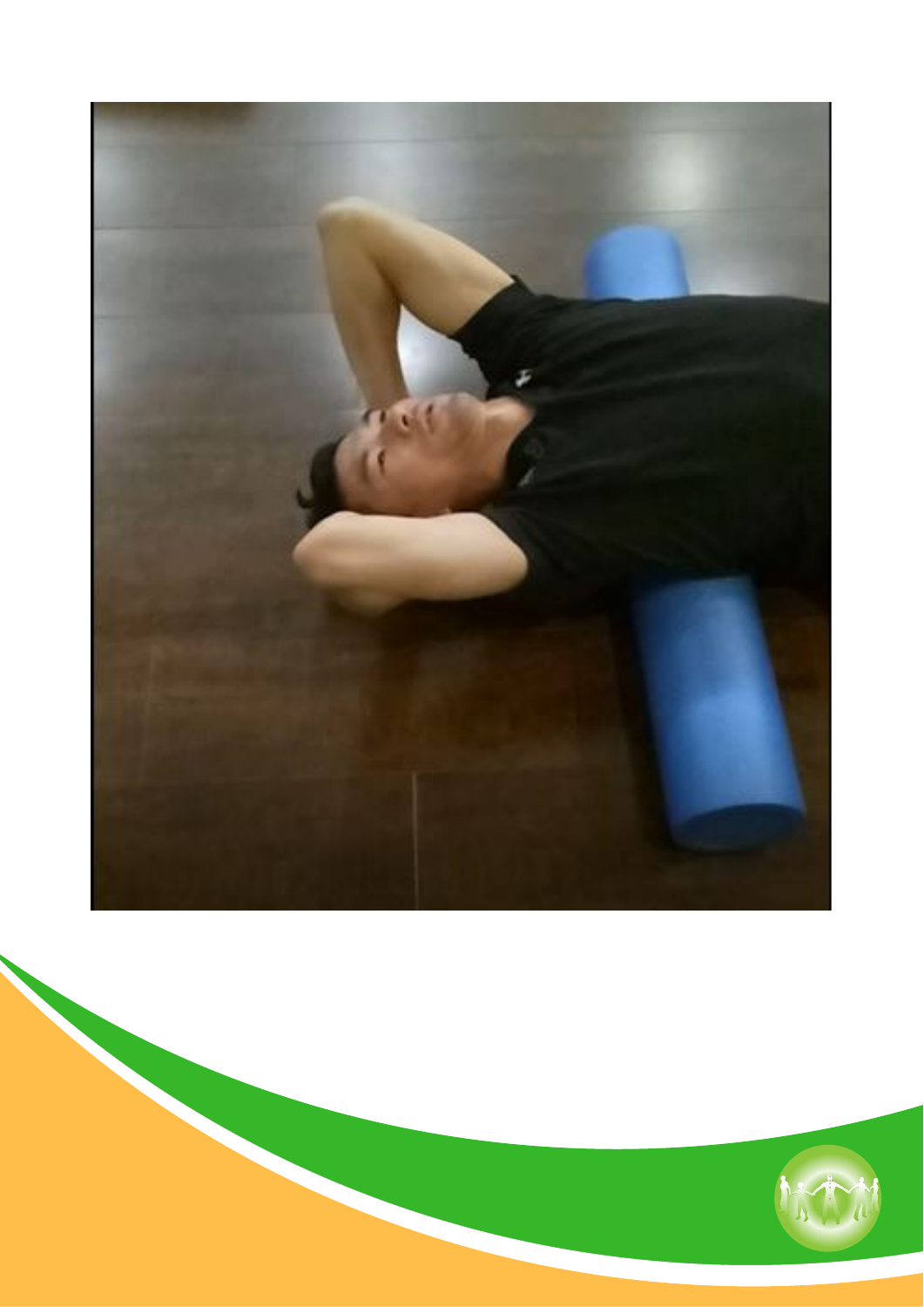The third position is slightly above the nipples.

In this position, you can allow your neck to relax and hyperextend a little, but not all the way to the floor.

Touch your chin to your chest and touch the back of your head to the floor.

Keep your back straight. You do not want to hyperextend your back as it causes lordosis. (Lordosis refers to the normal inward lordotic curvature of the lumbar and cervical regions of the human spine).

When you have this it puts your back into a different position.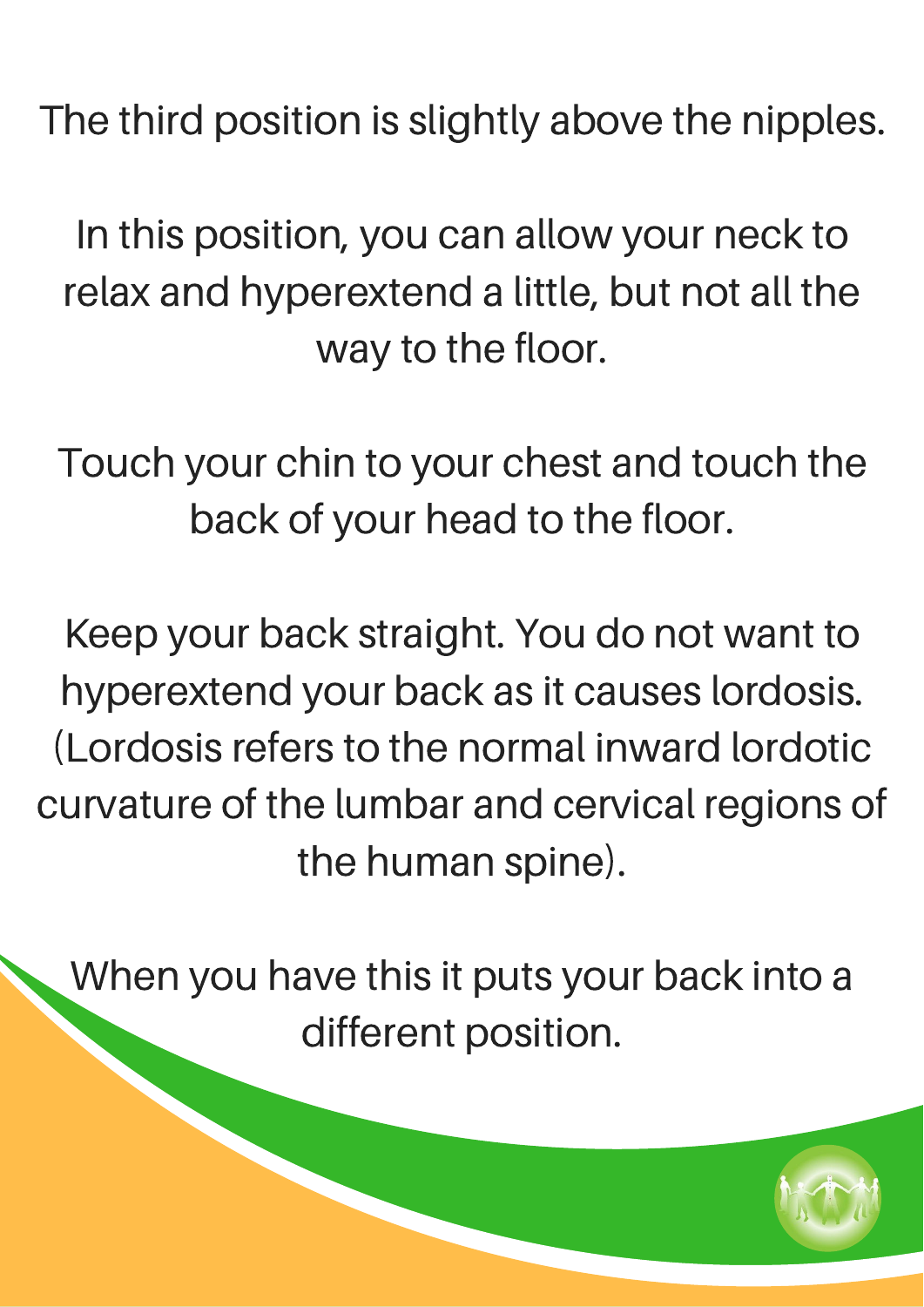Once you have done this rolling sequence, you should have less leg, shoulder and back pain as the spine is more mobile.

#### Once we have rolled the spine, we need to now roll the shoulders.

#### Rolling The Shoulders

The 2nd part of the sequence means turning the roller around so you are laying on it vertically.

Your buttocks laying one end and your head the other end.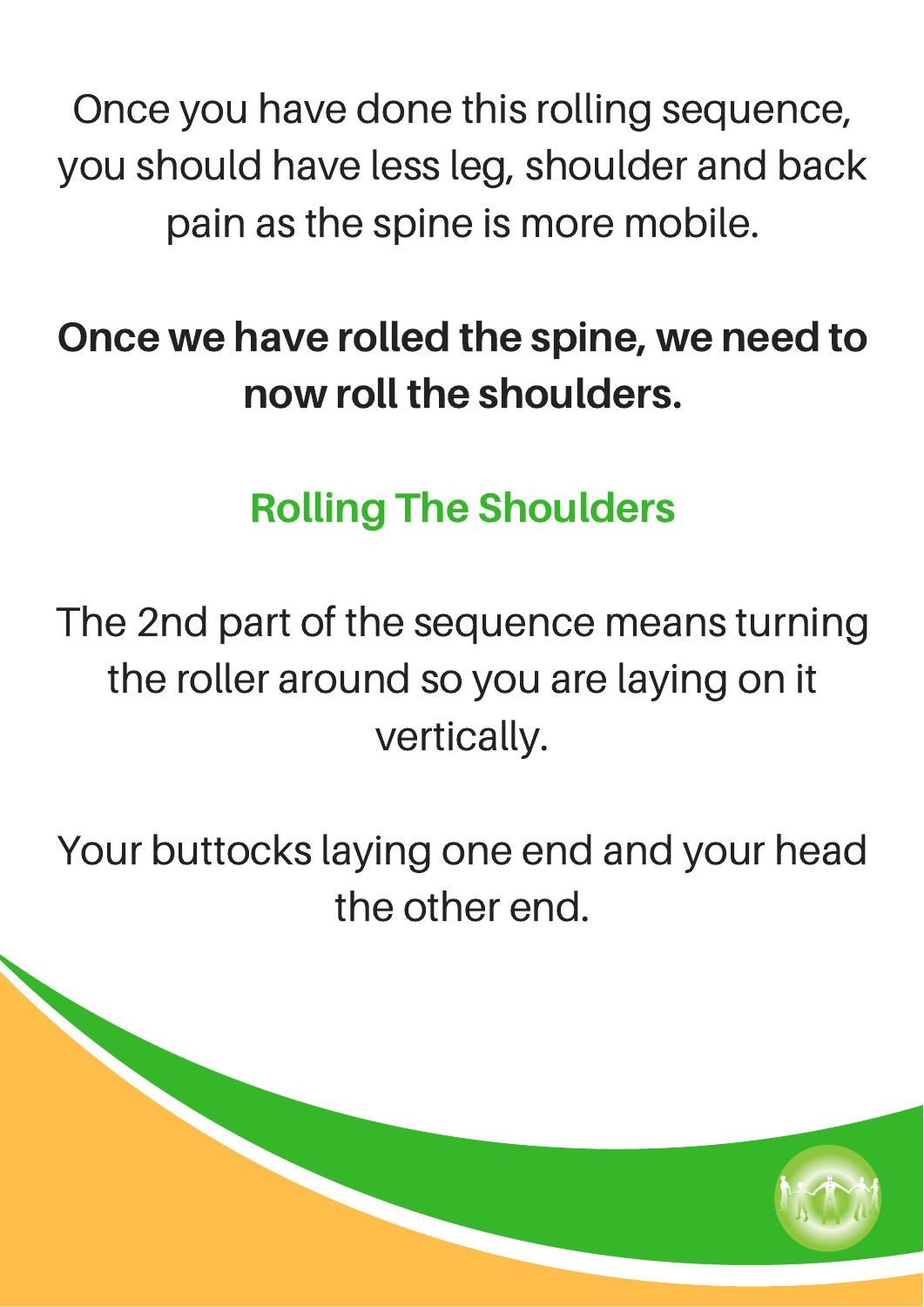Your neck is always supported by the roller. Do not hyperextend your neck.

Many of us are overextended with our posture daily through our jobs, so we really need to be aware of keeping our spine straight and our chin tucked under. It is very important.



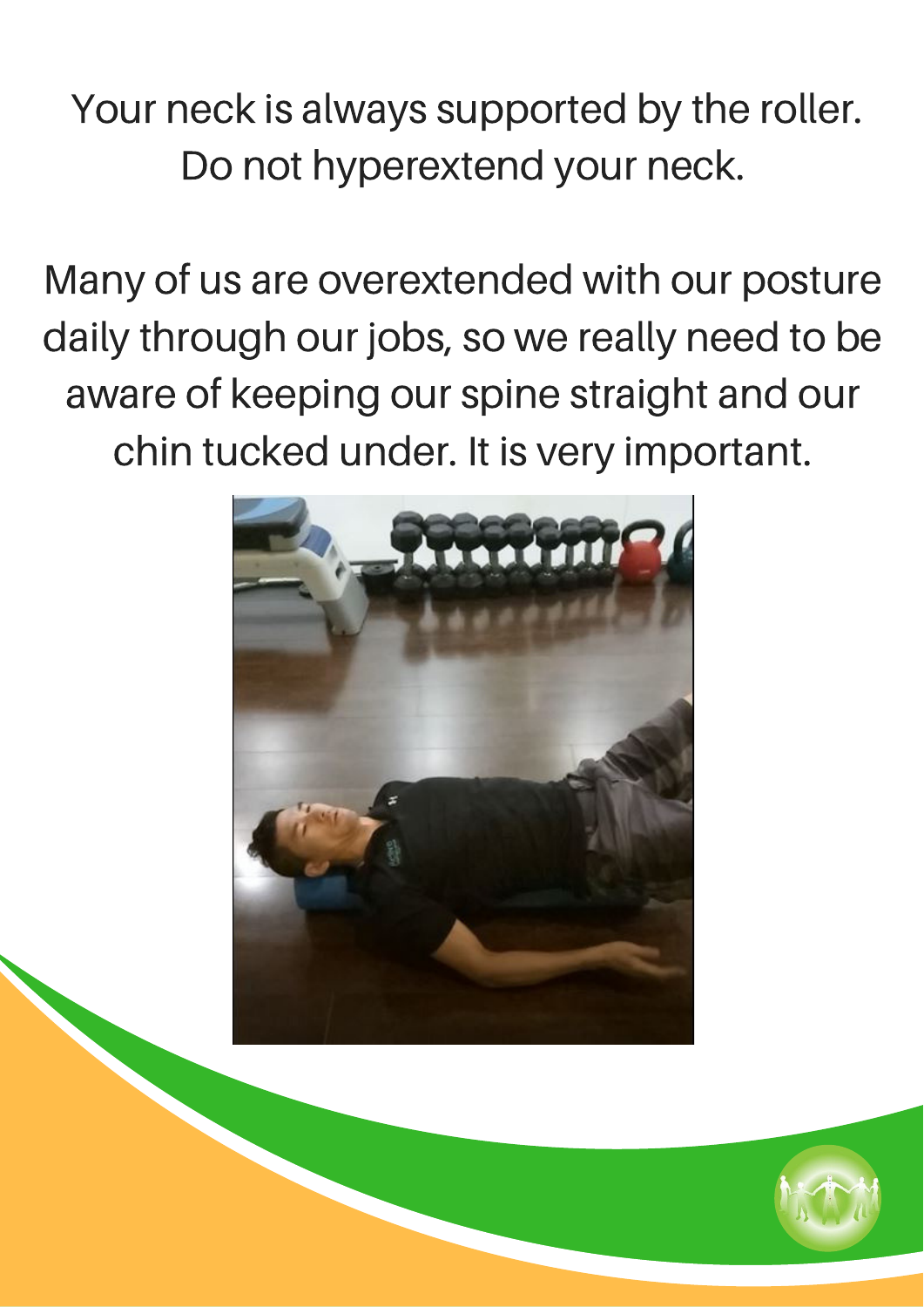#### Laying on the roller, face up, your buttocks laying on one end and your head the other end.

#### Keep your chin tucked under and keeping your back flat.

Put your arms out sideways on the floor.

#### If your shoulders are relaxed they will be able to touch the floor.

If they are tight, they may not reach the floor.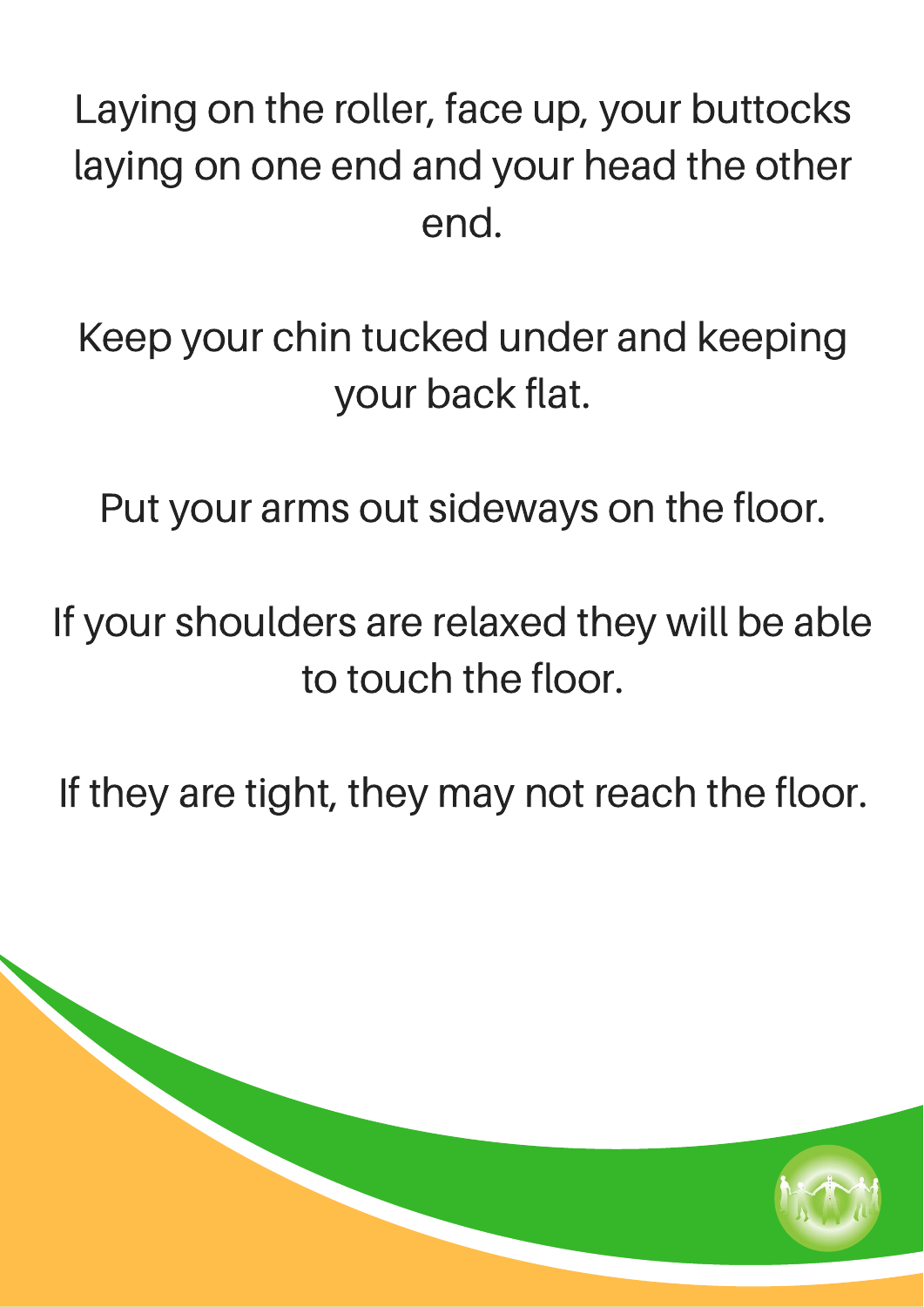

#### In this position, inhale, exhale and relax, keeping your chest open.

Then move your arms upwards, so they are now at a right angle.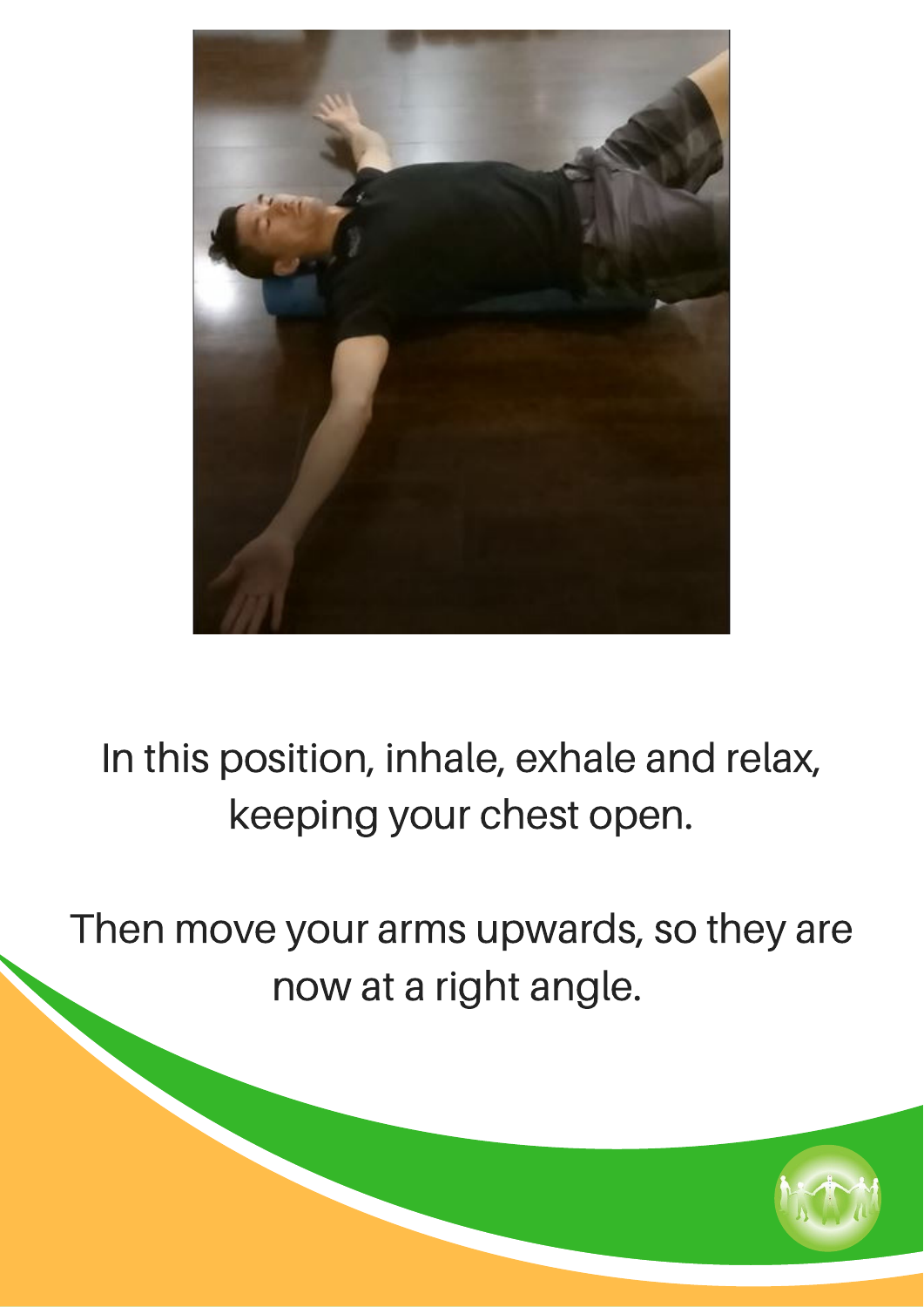

In this position, inhale, exhale and relax, keeping your chest open.

Then move your hands together above your head.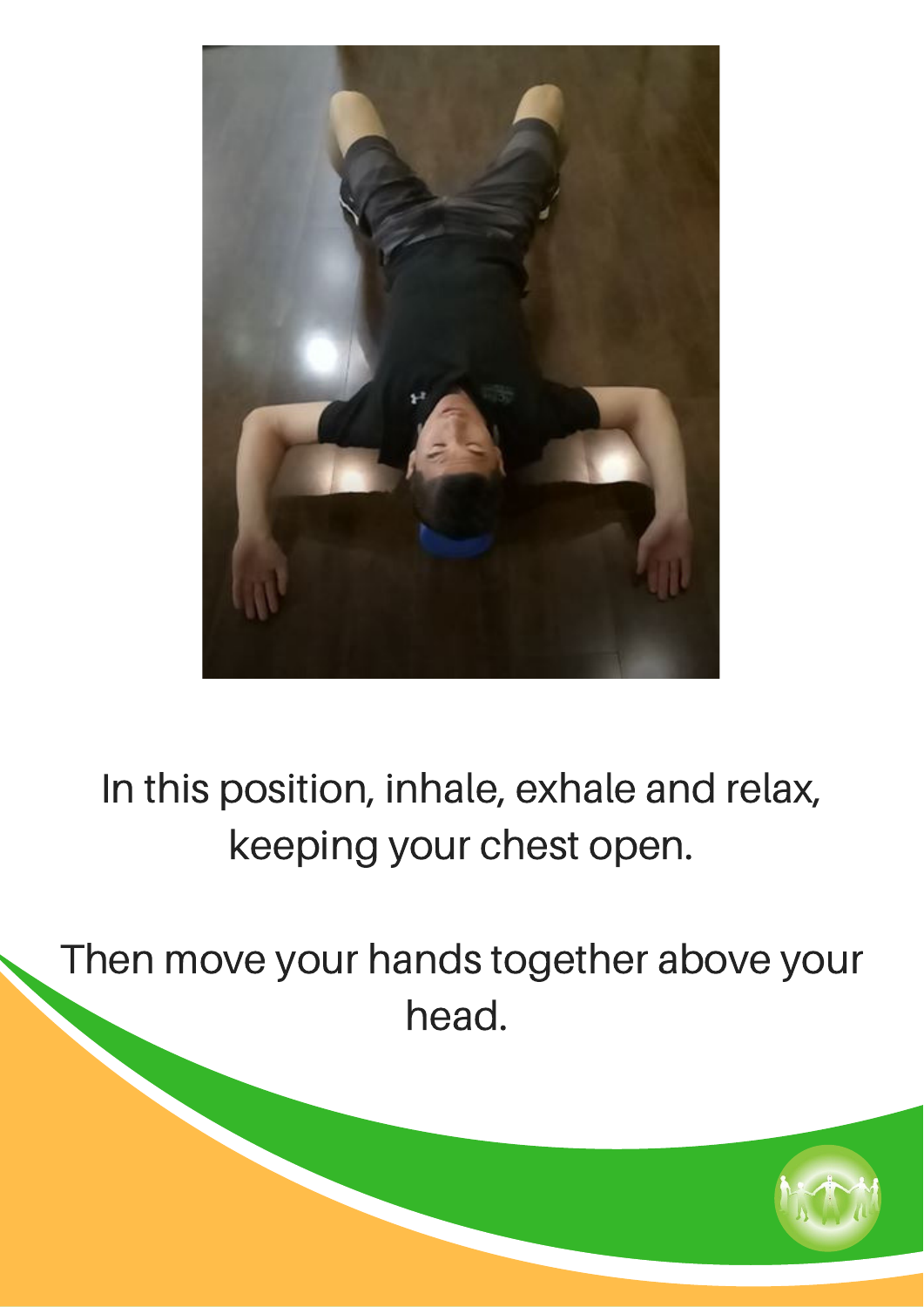

In this position, inhale, exhale and relax, keeping your chest open.

Remember to keep your back flat. Do not arch your back.